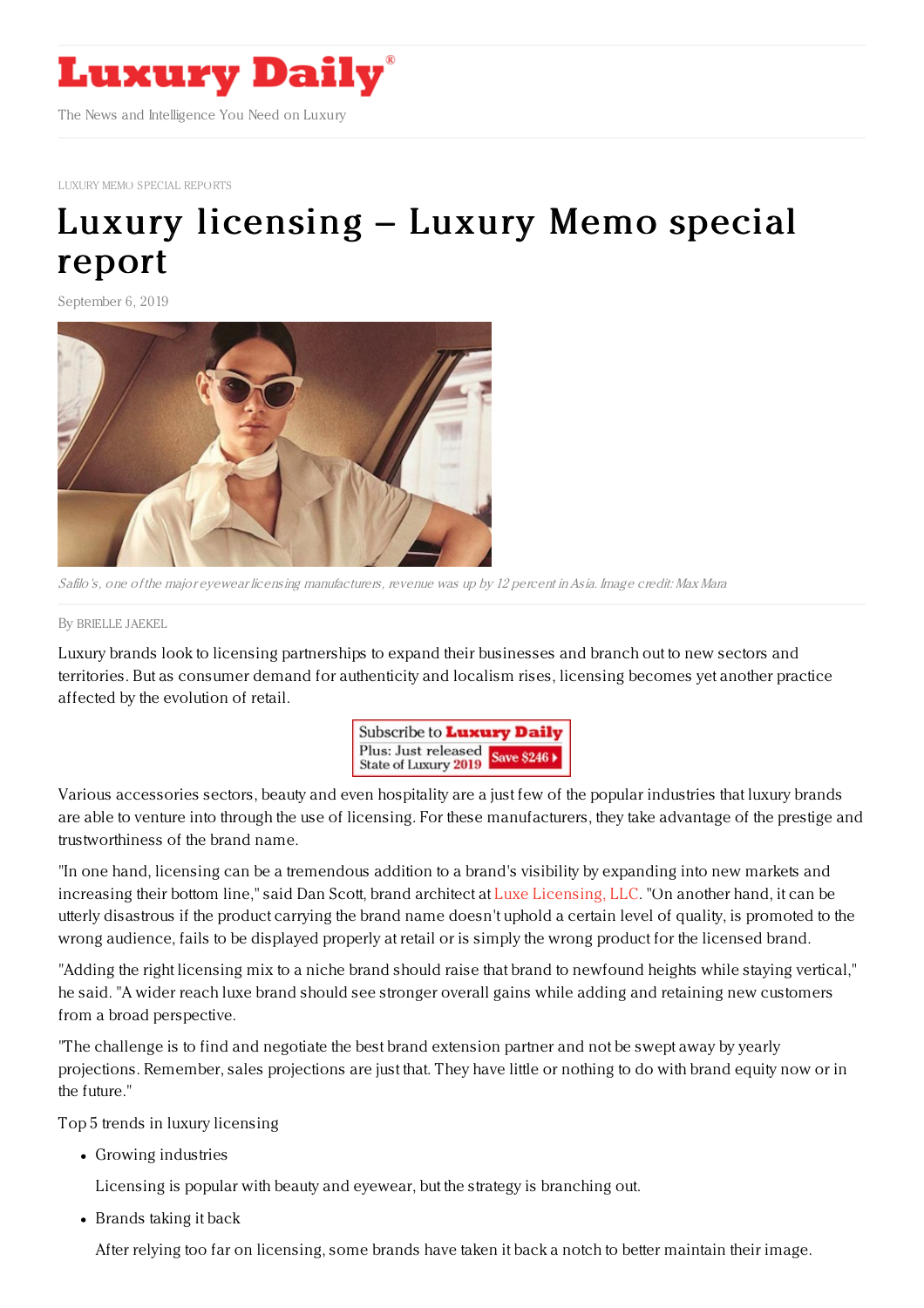Sustainability

As with every industry in luxury, licensing companies are finding ways to be more sustainable.

Ecommerce

The growth of digital commerce and direct-to-consumer platforms have shifted the way licensing is handled.

• Transparency

Luxury brands are becoming clearer with how their products are sourced and made.

## Top players in licensing

Coty and Este Lauder are two of the biggest players in beauty licensing, allowing major fashion labels to branch out into beauty, an incredibly lucrative business. These highly talented beauty manufacturers are able to reach broader audiences through these agreements.

For instance, British fashion label Burberry changed up its beauty strategy as it signed a license with Coty International for cosmetics, skincare and fragrances.

In 2012, Burberry opted to end its licensing deal with Inter Parfums, moving its beauty production and distribution inhouse. Now, Burberry has reversed course again, and has become a Coty licensor under a long-term global deal (see [story](https://www.luxurydaily.com/burberry-retools-beauty-business-with-coty-licensing-deal/)).



Burberry's beauty business is being licensed. Image credit: Burberry

The licensing acquisition was complete in October 2017 (see [story](https://www.luxurydaily.com/burberry-beauty-shifts-to-licensing-structure-with-coty/)).

London-based jeweler Graff Diamonds signed an agreement with Inter Parfums to create and distribute fragrances under the Graff brand name in 2018.

This is the first foray for Graff into the world of fragrances, as the house mainly focuses on jewelry and watches. The partnership will allow Graff to extend its influence outside of its traditional sectors and explore new markets (see [story](https://www.luxurydaily.com/graff-diamonds-to-create-first-fragrance-line-with-inter-parfums/)).

British footwear label Jimmy Choo also entered an amended licensing agreement with Interparfums, extending the partnership on branded fragrances to 2031.

Jimmy Choo has entrusted its perfume development, creation and distribution to Interparfums since 2009, when it signed a 12-year deal with the Paris-based subsidiary of Inter Parfums, Inc. Now, the collaborators have decided to lengthen their partnership (see [story](https://www.luxurydaily.com/inter-parfums-jimmy-choo-fragrance-sales-top-100m-in-2017/)).

## Jimmy Choo's L'Eau campaign

In addition to beauty, eyewear has become an extremely common licensing sector, as Luxottica, Marchon, Marcolin and Safilo become the predominant players in this area.

Luxottica has even allowed Italian automaker Ferrari to delve into eyewear manufacturing with a long-term agreement, and recently ramped up its collaboration.

Ferrari has inked a multi-year licensing agreement for a co-branded collection of eyewear featuring its marque alongside Luxottica label Ray-Ban. Eyewear is a growing category, thanks to its entry-level luxury price points that enable consumers to buy into a brand and make a statement in a more affordable way (see [story](https://www.luxurydaily.com/ferrari-extends-partnership-with-ray-ban-through-licensing-deal/)).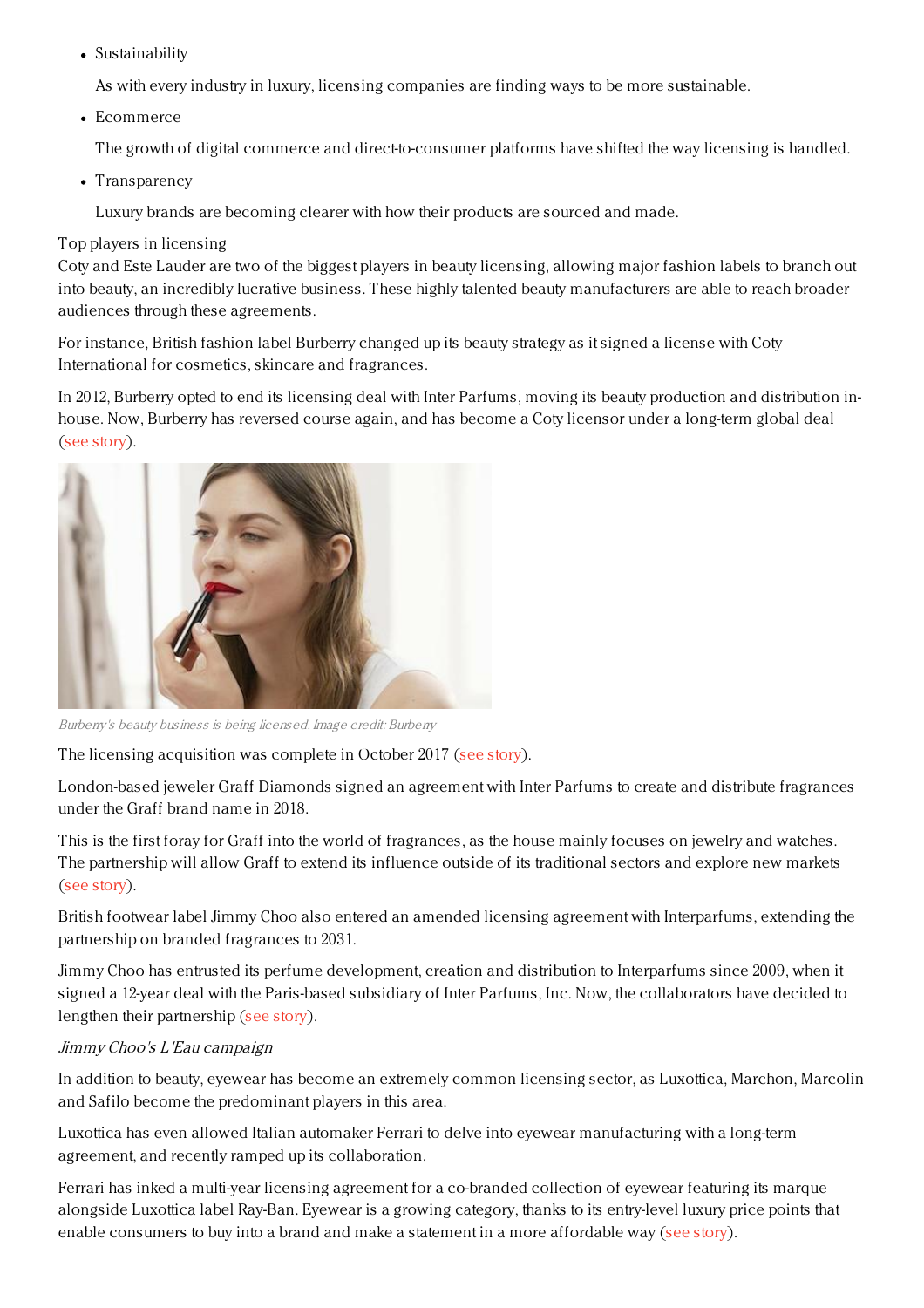U.S. fashion brand Calvin Klein also renewed its eyewear licensing deal with Marchon, extending what is now a 25 year partnership.

The multi-year agreement covers the design, development, production and distribution of optical and sunglass styles under the company's Calvin Klein 205W39NYC, Calvin Klein, and Calvin Klein Jeans labels (see [story](https://www.luxurydaily.com/calvin-klein-eyes-further-partnership-with-marchon-in-renewed-licensing-agreement/)).



Calvin Klein 205W39NYC eyewear. Image courtesy of Calvin Klein

Italian fashion house Missoni recently entered a new multi-year licensing deal with eyewear maker Safilo.

Missoni was Safilo's first licensor in the 1980s, but in more recent years, its branded optical and sunglass frames were produced by Allison Volta Mantovana. A new five-year deal with Safilo for Missoni and M Missoni eyewear will be renewable with the present conditions until 2029 (see [story](https://www.luxurydaily.com/missoni-returns-to-safilo-with-licensing-deal/)).

Eyewear group Marcolin invested further in its relationship with Italian label Tod's to manufacture its sunglass and optical line.

Marcolin announced an early renewal of its licensing agreement with Tod's. The agreement between the two will extend the partnership another five years to December of 2023 (see [story](https://www.luxurydaily.com/marcolin-extends-licensing-agreement-with-tods/)).

View this post on Instagram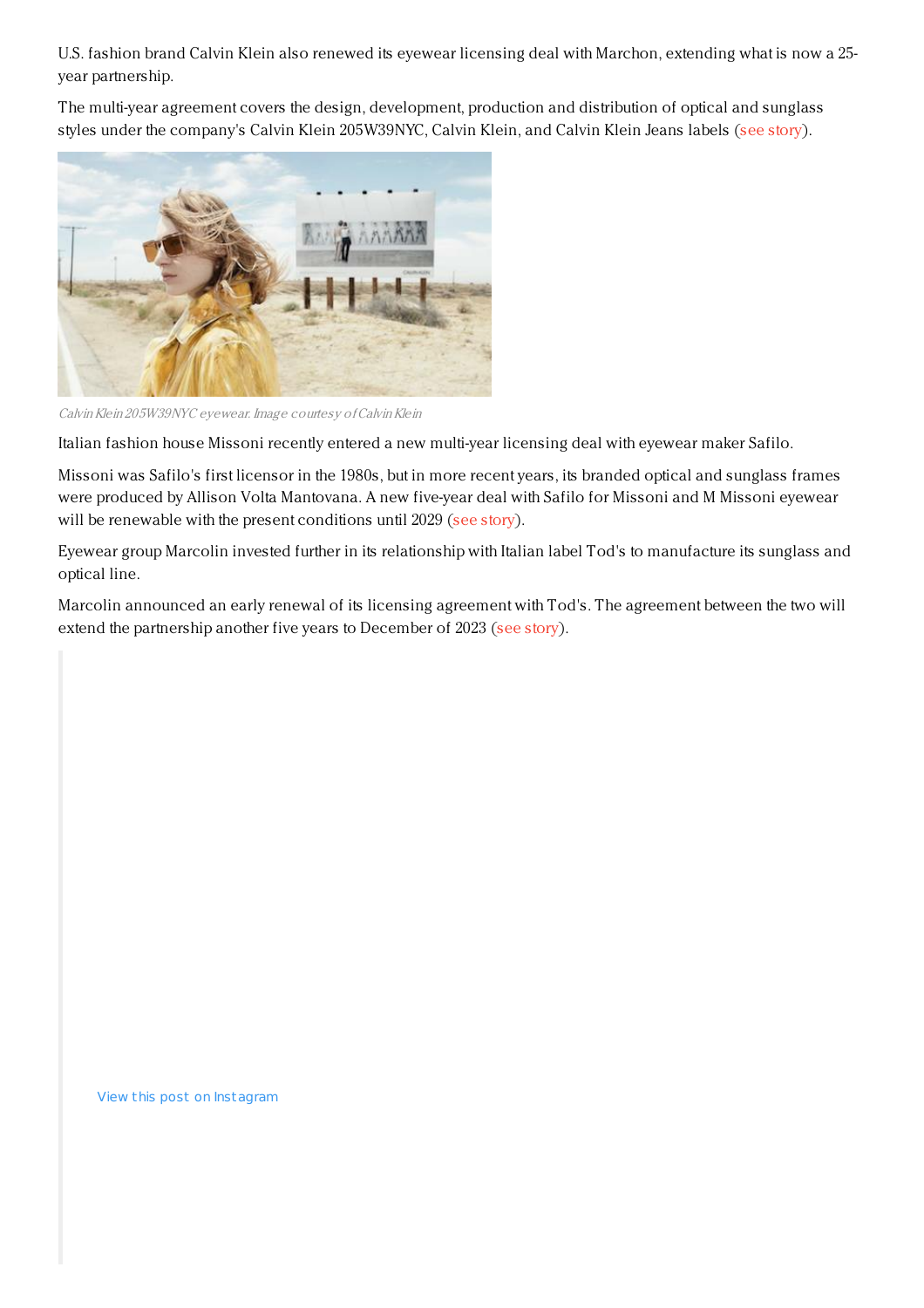#Classic and clean #look with [#TodsEyewear](https://www.instagram.com/p/BkuhTd6g4Xk/?utm_source=ig_embed&utm_medium=loading) to start this first #July #week (Via @filomagno82) #love @tods #eyewear by #Marcolin

A post shared by [Marcolin](https://www.instagram.com/marcolin_eyewear/?utm_source=ig_embed&utm_medium=loading) (@marcolin\_eyewear) on Jul 2, 2018 at 4:02am PDT

Instagram post from Marcolin

Similarly to fashion brands and automakers looking into eyewear, other brands such as Karl Lagerfeld use the expertise of others to tap into other fashion categories.

The designer inked a multi-year licensing agreement with AreaB for beachwear last fall, before he passed away early this year.



Karl Lagerfeld is extending into swimwear. Image credit: Karl Lagerfeld

Comprising men's and women's swimwear and beachwear, the collection debuted last summer in Europe, the Middle East and Africa. Recent research from Global Industry Analysts projects that swimwear and beachwear is set to become a \$22.7 billion market by 2022, as consumers seek a healthy lifestyle (see [story](https://www.luxurydaily.com/karl-lagerfeld-heads-to-the-beach-with-licensing-deal/)).

"Ideally, the consumer shouldn't know whether a product is licensed or not," said Ira Mayer, co-director at Institute of Branding & Licensing, LIU Post; and Competitive Research & Consulting for the Licensing Community. "The licensee should be invisible the luxury brand name should be dominant.

"When there is a disconnect, it is often because the goods are being sold somewhere the consumer doesn't expect to see them, such as when a lower-level retailer offers a capsule collection from a luxury brand, or that brand shows up on QVC," he said. "The fact is, luxury consumers shop at Walmart, Target, Lowe's and QVC too, but a luxury brand has to be careful to frame its lower-end goods in a way that doesn't damage the higher-end products."

## Beyond beauty and fashion

While beauty and fashion are key sectors in luxury licensing, an unlikely new trend is starting to pop up in this area.

Many brands are seeking to transfer their prestige to the hospitality industry.

Mr. Lagerfeld also expanded his namesake brand's international reach by developing a hospitality division.

Always one to keep busy, Mr. Lagerfeld was the creative director of both Chanel and Fendi, as well as his own fashion line, and hobby projects and collaborations ranging from colored pencil kits to photography exhibitions. To launch his brand into the hospitality sector, Mr. Lagerfeld inked a long-term license agreement with Brandmark Collective B.V (see [story](https://www.luxurydaily.com/karl-lagerfeld-enters-licensing-agreement-for-branded-hospitality-network/)).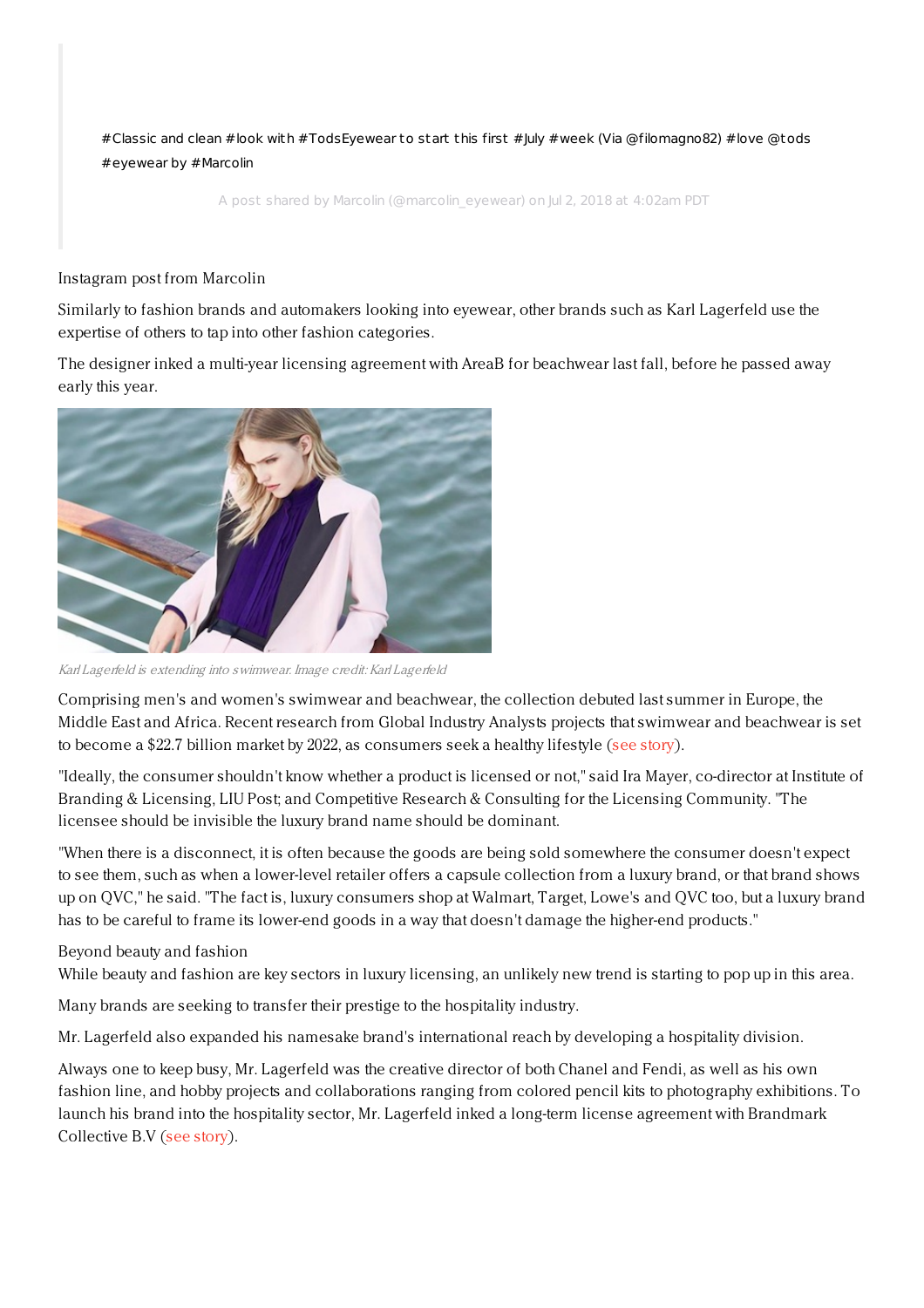

Karl Lagerfeld delves into hotels. Image credit: Karl Lagerfeld Hotels

Italian jeweler Bulgari has also just added a fourth "jewel" to its collection of high-end hotels and resorts with the opening of its Beijing property.

Bulgari introduced its hospitality brand in 2001 through a joint venture with Marriott International's Luxury Group. Bulgari's current hospitality portfolio, which leverages the service know-how of The Ritz-Carlton hotels, includes London, Milan and Bali, Indonesia (see [story](https://www.luxurydaily.com/bulgari-brings-made-in-italy-hospitality-to-beijing/)).

Italian fashion label Roberto Cavalli also built up its branded lifestyle by inking an international hospitality partnership with Dubai-based DAMAC Properties.

Through this new relationship, the developer will launch AYKON Hotels with interior design by Roberto Cavalli throughout Dubai. This is Roberto Cavalli's latest push into furnishings and interior design, as the brand seeks to offer consumers more than just apparel and accessories (see [story](https://www.luxurydaily.com/roberto-cavalli-links-with-dubai-developer-for-global-branded-hospitality/)).

## Roberto Cavalli <sup>x</sup> AYKON Hotels

While previously it was uncommon for a fashion brand to own a hotel, licensing in the hospitality industry is nothing new.

Many hotels are operated by a lesser known hospitality management company, but their names reflect a well established luxury hotel brand.

Most of the time these names offer prestige, authenticity and elegance, but sometimes a name is what could turn customers away.

For instance, hotels both in the United States and internationally managed by the Trump Organization recently ended their relationship with the president's family's business, signifying that the brand has become toxic for the hotels' desired customers.

After the iconic hotel in SoHo in New York's Manhattan borough dropped the Trump Organization, another hotel in Panama started the process of stripping the Trump name from the hotel's association, after paying around \$32 million for the association. While President Trump continues to accrue near-daily controversies, the many brands that bear his name are beginning to feel the danger of continuing to associate with the man (see [story](https://www.luxurydaily.com/trump-branded-hotels-are-dropping-name-in-light-of-us-presidents-constant-controversies/)).



The Trump hotel in Panama is working to abandon the Trump name and disassociate from the Trump Organization. Image credit: Trump Organization

Beyond the hospitality side, museums also often work with licensing to help connect themselves to younger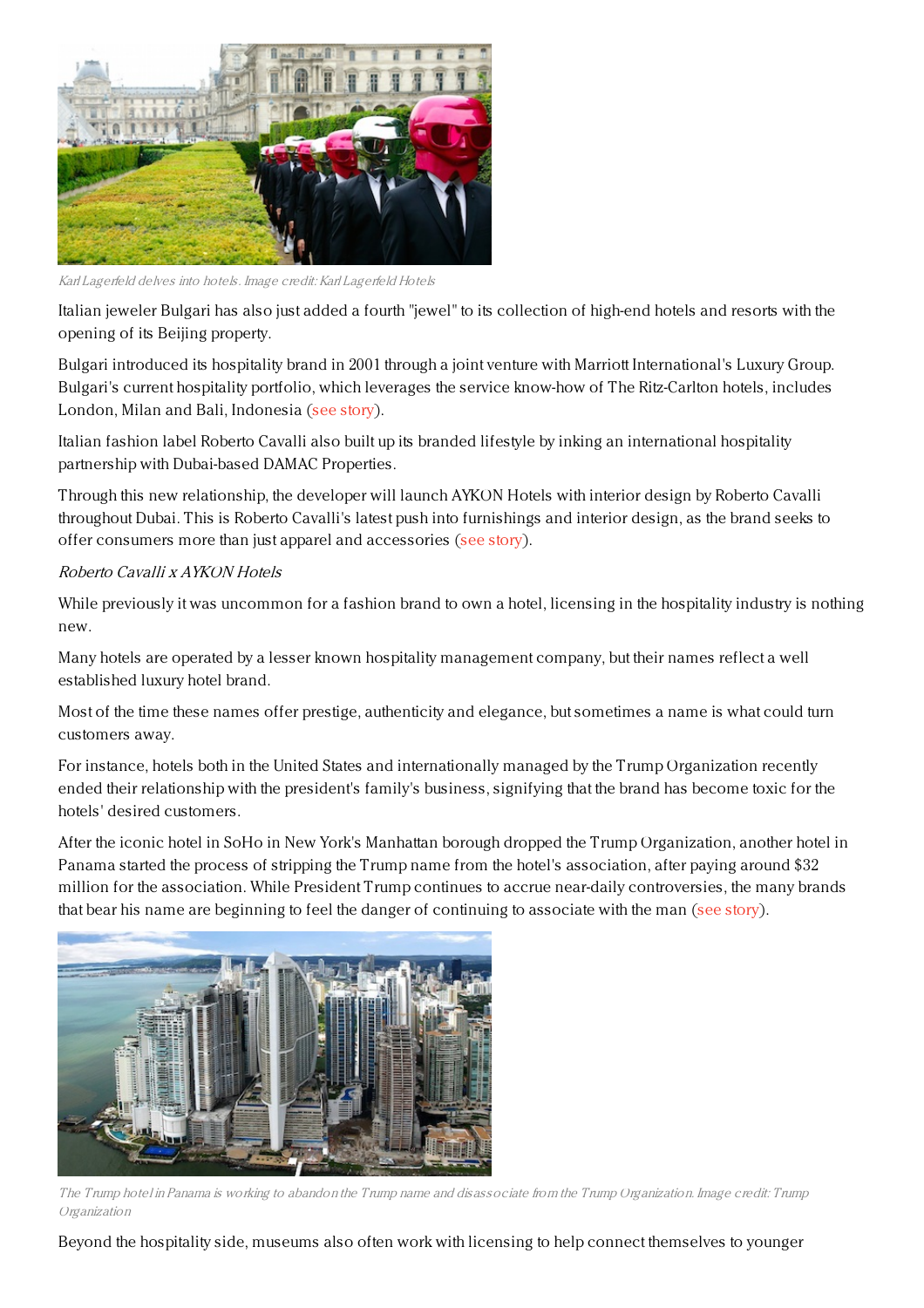generations.

"A trend in luxury licensing is a merger of old world to new," Luxe Licensing's Mr. Scott said. "Luxury properties, such as museums, have opened their doors to unexpected and highly personalized licensing bridges.

"Examples are Vans and the Van Gogh Museum in Australia or the U.K.'s National Gallery and Prestige Flowers and the brand Scoop," he said. "These examples hope to break the staunch stereotypes associated with museum brands by leveraging Gen Z and millennial buyers.

"Since these psychographics respond well to history and align culture to modern luxury, both old world and new brands are profiting from such partnerships. Even without outside interests, luxe brands have erected their own museums to house their history and provide a youthful, unique museum shopping experience."

## Licensing today

The continuous licensing deals and agreements with high-end labels and manufacturers show that the luxury licensing industry is alive and well, especially now that the luxury business has seen a recent boom.

But that does not mean it has not come with its changes.

For instance, before the Tom Ford era at Gucci in the 1990s, the Italian fashion label looked to licensing and eventually overextended itself. Its extreme use of licensing resulted in low quality in its accessories line, tarnishing the brand name and opening it up for more counterfeits.

After Mr. Ford's reign at the company, the brand became more focused on design and its licensing agreements became extremely narrow and maintained. This is a strategy many luxury brands follow today.



Gucci's revenues were up double digits. Image credit: Gucci

With consumers caring more about the quality of products more so now than ever before and where their materials come from, this strategy is exceptionally important.

While many could think that licensing out manufacturing could go against this mindset, others believe it helps maintain the quality that consumers are so focused on today.

"A key way that luxury brands manage consumer expectations is to predict them well in advance of a product release, and prove those expectations are met during and after the purchase," Luxe Licensing LLC's Mr. Scott said. "While localism and authenticity are very important to luxe shoppers today, another critical aspect is environmental sustainability.

"While this is evident in sectors such as apparel, it is extremely relevant in the natural diamond and gold industry as applied to jewelry," he said. "When luxury properties back their sustainability claims by day-to-day operations, rather than advertising messages, it will make the difference in a brand's own sustainability.

"Word of mouth will rule the roost and consumers will get what they expect and deserve from licensing deals."

With beauty and eyewear leading the way, licensing grows as a lucrative business practice for luxury brands looking to extend product offerings without the associated costs of development.

Licensing agreements, where the brand is the licensor and the licensee is responsible for production, is much more effective than a luxury house attempting to balance product management, distribution and communications on its own. Although the practice is commonplace today, Christian Dior is considered one of the first luxury houses to leverage a licensing agreement when it began marketing stockings in the United States in the late 1940s through a